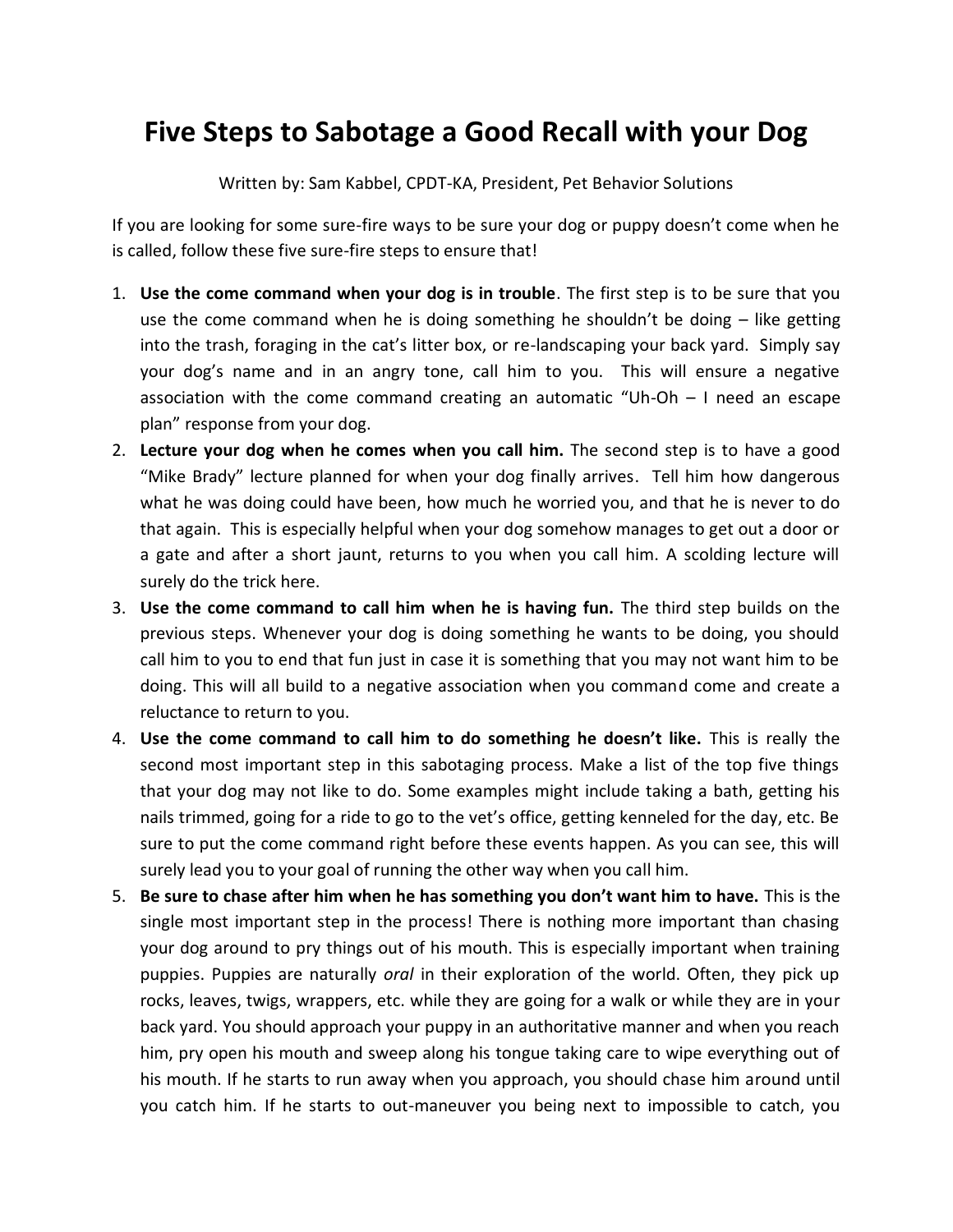should try to trick him by faking him out with a treat or by strolling past him and then grabbing him by his collar when he is not expecting it.

All of these steps will certainly accomplish the goal of ruining the come command for your dog. Unfortunately, most pet owners don't even realize that these steps would lead to that end. The good thing is that once you proof the demise of the come command, it can be quite difficult to undo.

*I hope you enjoyed this article for training the come command. While it was clearly intended to be funny, unfortunately, it is true more often than not. Despite this, we can train a reliable recall or come command but it will take a bit of work. It needs to be fun for your dog. Remember, 'come' cannot mean the end of the fun or the start of something bad. It needs to be the start of fun or the temporary pause before the fun resumes!* 

## **How to Address Common Situations that Sabotage Good Recall with your Dog**

Written by: Sam Kabbel, CPDT-KA, President, Pet Behavior Solutions

Last week, I wrote about the things we all do that work against a good recall or come command with your dog. Hopefully, it was an illuminating look, from your dog's perspective, at how everyday things work against your training! You should also realize by now that doing everything perfectly is completely impossible! We need to find a good balance between controlling your dog while keeping him safe and teaching him that the come command is the best thing ever!

Today, we will look at each of the steps in the previous article and address ways to handle those situations. Please remember that there are many training activities that you can do to train a good recall. The purpose of this article is to address some common pitfalls that sabotage your training efforts. Please contact us for a systematic training protocol for a reliable recall.

1. Don't use the come command when your dog is in trouble. More often than not when we call our dog is it because he is doing something we want him to stop doing. If your dog hears the come command when you are angry and want him to stop doing something, he won't want to come. Instead, you should try using a remote punisher. A remote punisher is something he doesn't associate with you. Some examples would be a squirt bottle on stream, a startling noise, etc. If he is foraging in the litter box and is startled by a noise or startled with a stream of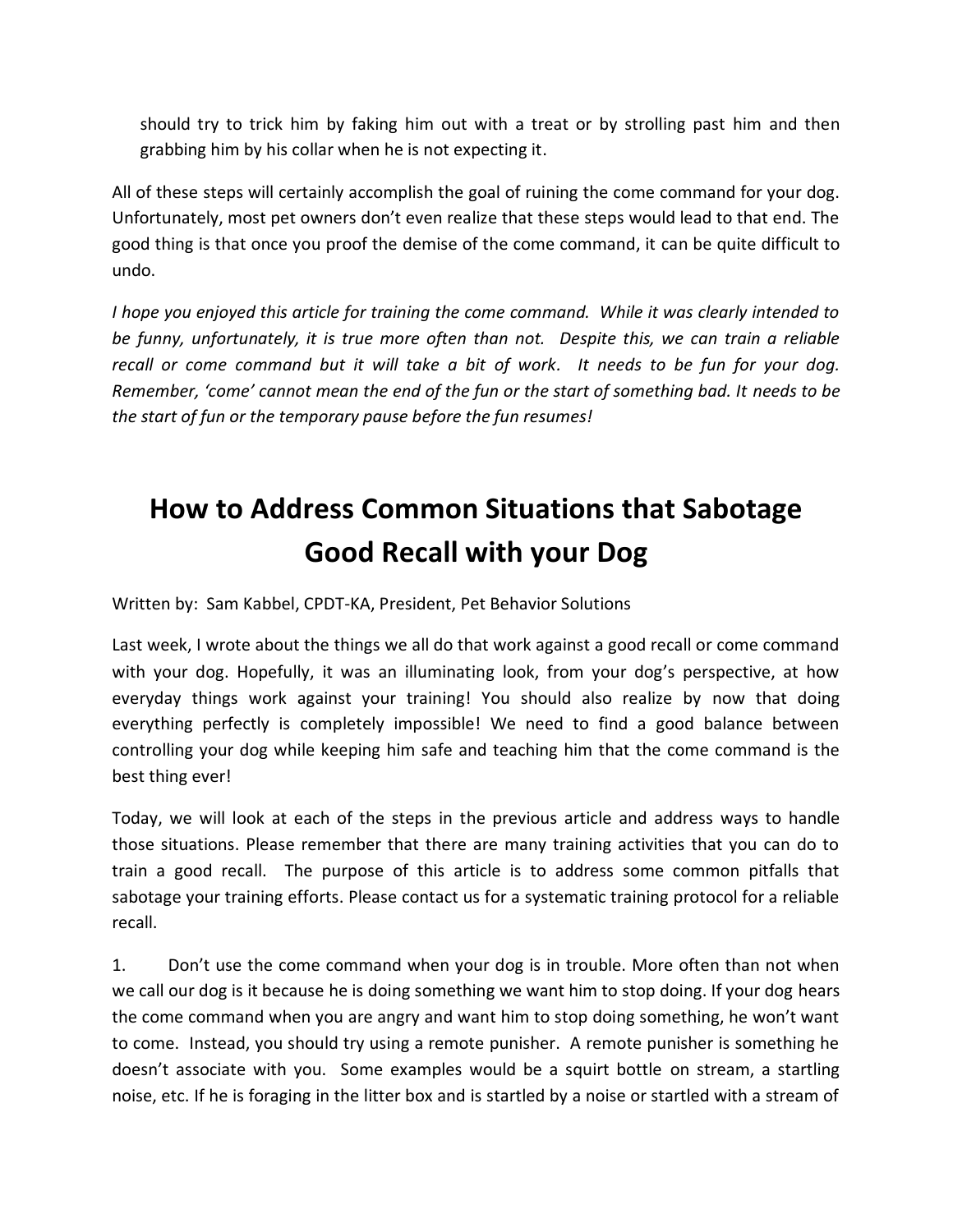water – he will be more likely to think that bad thing happens when he forages in the litter box – NOT that you get mad at him when he is in the litter box. If he associates his behavior with your displeasure, he is more likely to do it when you aren't looking! Teach him instead that scary things happen when he does it and you are there to save him from the scary thing.

2. Don't lecture your dog when he comes when you call him. When your dog shoots out the front door and through some miracle returns to you when you call – it is human nature to react emotionally. Especially when he returns safely, it is natural to think of everything bad that could have happened and visit that fear/relief on your dog. ALWAYS make a big, happy deal of when he returns to you NO MATTER WHAT. Even if he was slow about it or it took a bunch of repeated commands. The end result is he returned to you so that is something to be celebrated and then trained later!

3. Don't use the come command to call him when he is having fun. I see this happen often! When the dog is out in the back yard playing up a storm and it is time for you to go to work or time to go to bed OR when he is at the dog park playing with his buddies and you want to go home. If he hears the come command and it means the end of everything he is enjoying, he won't want to come. Instead, call him, make a big deal of his return to you and then let him go back to what he was doing. Do this several times before you actually need him to come. For example, call him once a minute for five minutes with a big hearty reward for coming and then a release to play again. The last time, give him that same reward and then you can take him away from what he was doing. This way, come is just a temporary pause in his fun and the reward is the return to the fun.

4. Don't use the come command to call him to do something he doesn't like. If you need to do something he doesn't like to do, simply go get him and either take him by the collar or put a leash on him to lead him where you need him to be. Don't give him any cues that the "bad" thing is about to happen. For example: if you need to put medication in his ears, don't get the medication and then try to get your dog. He will likely learn to run from you when he sees the medication. Instead, get him first and leash him up if necessary, then get the medication and administer it as needed. If it is necessary to crate him for the day and he is reluctant to get in his crate – you should crate him periodically at other times so the crate doesn't predict your departure and his isolation. You can also make entering the crate a fun game by using treats and praise.

5. Don't chase after him when he as something you don't want him to have. This is truly the most common reason that I see young dogs or puppies not wanting to come. Puppies or young dogs explore their world with their mouth so that means about 80% of what is in their mouth shouldn't be! There are several things you can do in this situation. First, puppy-proof as much as is possible so there isn't a constant stream of temptations around. Next, have lots of